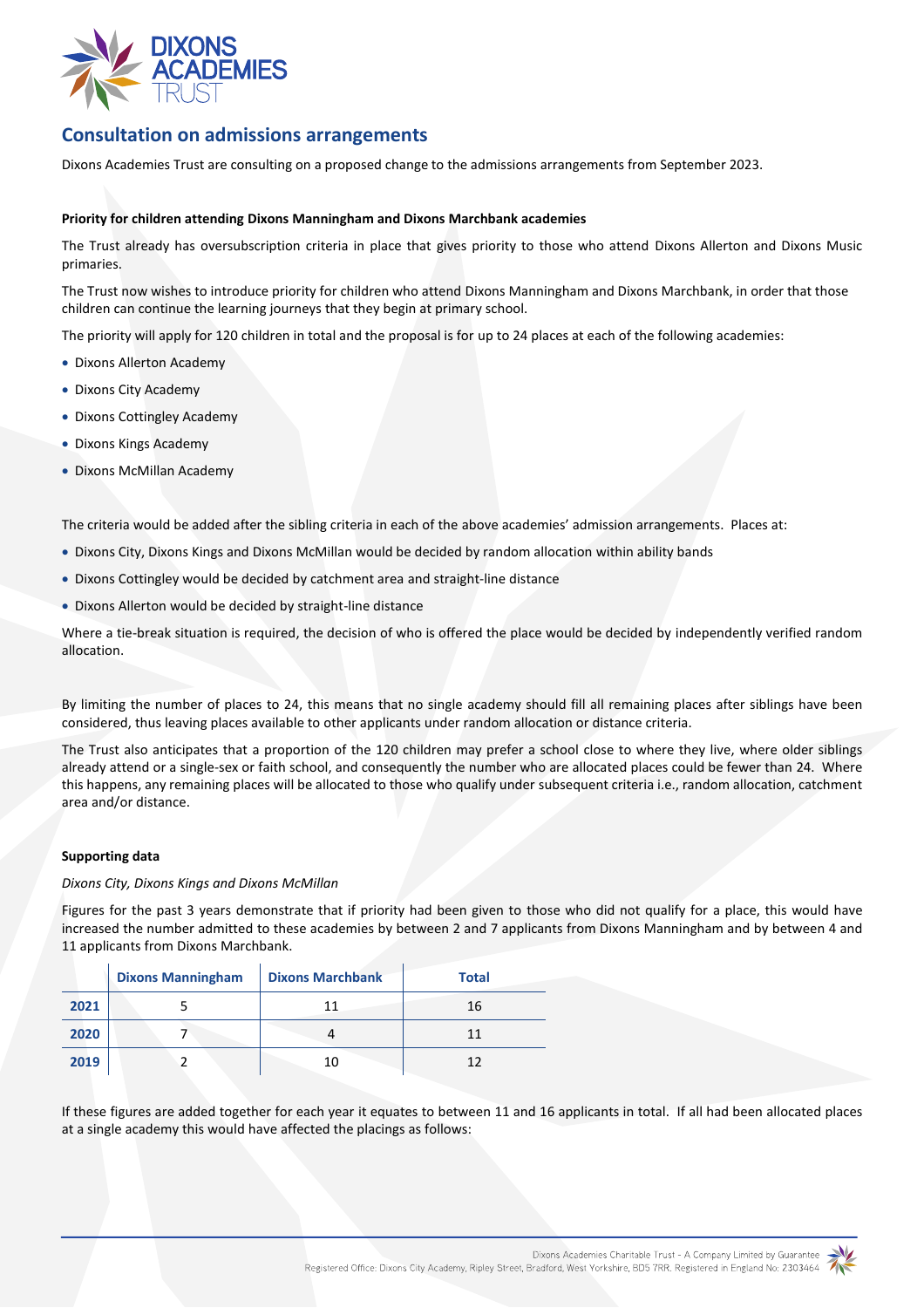| <b>Scenario</b><br>A | <b>Applicants</b> | % of the PAN | No of places available under random<br>allocation would potentially have changed |    |
|----------------------|-------------------|--------------|----------------------------------------------------------------------------------|----|
| <b>DCA</b>           |                   |              | from                                                                             | to |
| 2021                 | 12                | 6.7          | 87                                                                               | 75 |
| 2020                 | 11                | 6.1          | 59                                                                               | 48 |
| 2019                 | 16                | 9.7          | 72                                                                               | 56 |
| <b>DKA</b>           |                   |              |                                                                                  |    |
| 2021                 | 12                | 7.5          | 77                                                                               | 65 |
| 2020                 | 11                | 6.9          | 59                                                                               | 48 |
| 2019                 | 16                | 10           | 85                                                                               | 69 |
| <b>DKA</b>           |                   |              |                                                                                  |    |
| 2021                 | 12                | 9            | 89                                                                               | 77 |
| 2020                 | 11                | 8.2          | 76                                                                               | 65 |
| 2019                 | 16                | 14.3         | 50                                                                               | 34 |

When taken as an average over 3 years, the impact at a single academy of applying prioritisation would have been:

DCA 7.5% or 13 places out of 180 places overall

DKA 8.1% or 13 places out of 160 places overall

DMA 10.5% or 13 places out of 134 places overall

However, considering the different postcode areas that applicants live in, it is likely that the majority applying from Dixons Marchbank (primarily BD3) may have listed Dixons City higher and those applying from Dixons Manningham (primarily BD8 & BD1) may have listed Dixons Kings or Dixons McMillan higher, because of the proximity to the home address. When this is considered, itreducesthe possible additional allocations to those shown below:

| <b>Scenario</b><br>B | <b>Applicants</b> | % of the PAN | No of places available under random<br>allocation would potentially have changed |    |
|----------------------|-------------------|--------------|----------------------------------------------------------------------------------|----|
| <b>DCA</b>           |                   |              | from                                                                             | to |
| 2021                 | 11                | 6.1          | 87                                                                               | 76 |
| 2020                 | 4                 | 2.2          | 59                                                                               | 55 |
| 2019                 | 10                | 6.1          | 72                                                                               | 62 |
| <b>DKA</b>           |                   |              |                                                                                  |    |
| 2021                 | 5                 | 3.1          | 77                                                                               | 72 |
| 2020                 | $\overline{7}$    | 4.4          | 59                                                                               | 52 |
| 2019                 | $\overline{2}$    | 1.3          | 85                                                                               | 83 |
| <b>DKA</b>           |                   |              |                                                                                  |    |
| 2021                 | 5                 | 3.7          | 89                                                                               | 84 |
| 2020                 | $\overline{7}$    | 5.2          | 76                                                                               | 69 |
| 2019                 | $\overline{2}$    | 1.8          | 50                                                                               | 48 |

When taken as an average across the three years, the impact of applying prioritisation would have been:

DCA 4.8% or 8.3 places out of 180 places overall

DKA 2.9% or 4.66 places out of 160 places overall

DMA 3.6% or 4.66 places out of 134 places overall

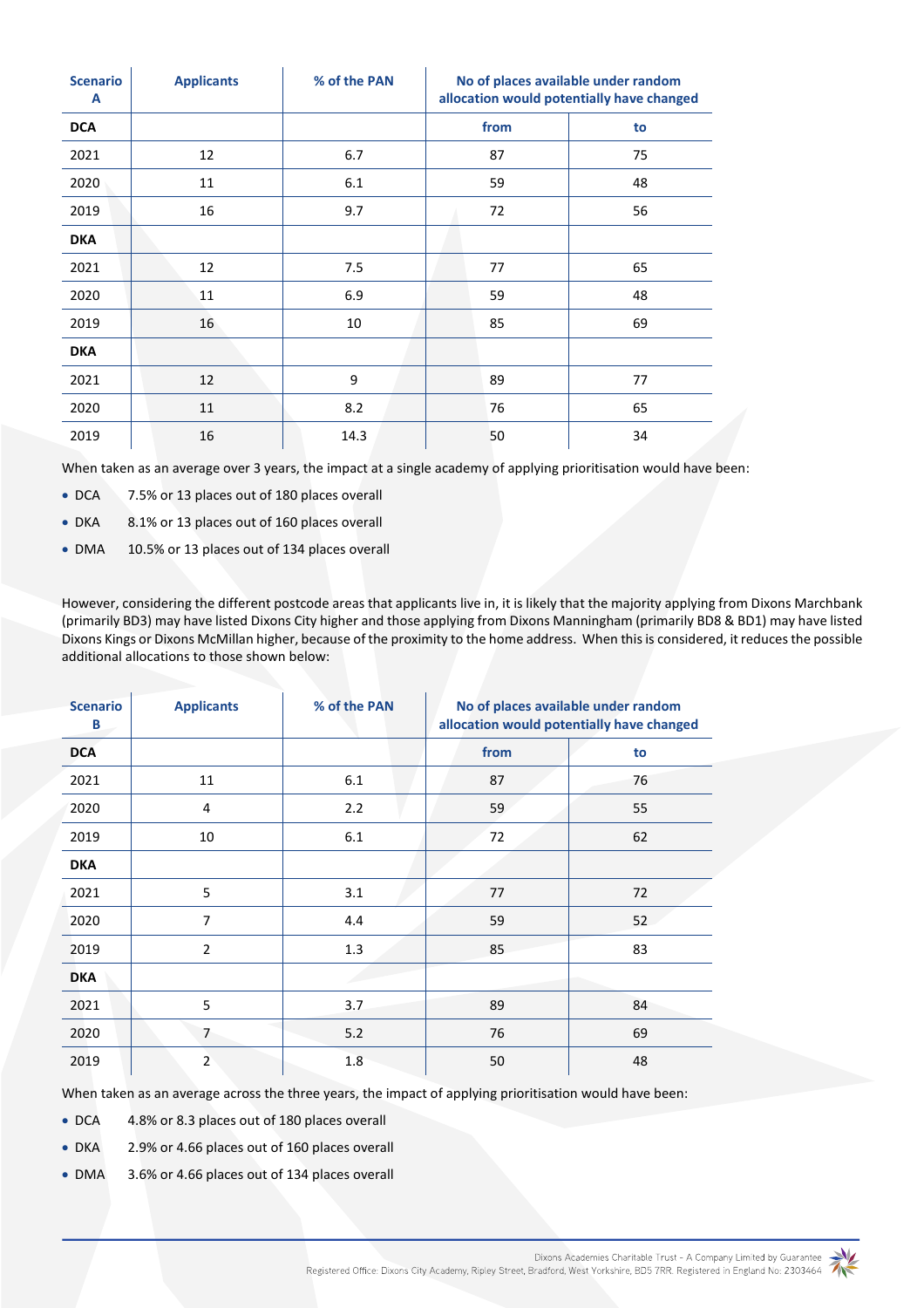As mentioned above, these figures do not factor in parents listing a school close to where they live, where older siblings already attend or a single-sex or faith school as a higher preference, which could reduce these numbers further.

## Recent increases in PAN/roll

Dixons City and Dixons McMillan revised their published admissions number (PAN) from September 2020 as part of the increases to roll following the closure of their sixth form provision.

|                                  | <b>Previous</b><br><b>PAN</b> | <b>New</b><br><b>PAN</b> | <b>Additional</b><br>places each year | <b>Average places</b><br>under scenario A | <b>Additional</b><br>places<br>remaining | <b>Average places</b><br>under scenario B | <b>Additional</b><br>places<br>remaining |
|----------------------------------|-------------------------------|--------------------------|---------------------------------------|-------------------------------------------|------------------------------------------|-------------------------------------------|------------------------------------------|
| <b>Dixons City</b>               | 165                           | 180                      | 15                                    | 13                                        |                                          | 8.3                                       | 6.7                                      |
| <b>Dixons</b><br><b>McMillan</b> | 112                           | 134                      | 22                                    | 13                                        | 9                                        | 4.66                                      | 17.34                                    |

The figures above show that any additional allocations (had the proposed criteria been in place in September 2020 and September 2021), would have been accommodated by the increases to PAN whilst still offering additional places to other children applying.

Furthermore, Dixons Trinity (also located in BD5) increased their PAN and amended the oversubscription criteria from September 2020. This has resulted in an additional 22 places being available each year, enabling more local children to be admitted to a Dixons academy.

### *Dixons Allerton*

The number who have listed the Academy as a preference has varied significantly over the last 3 years. This may be due in part to the removal of fair banding in 2019 and changes in demand for other schools in the BD8 and BD9 areas.

The number of applicants who did not qualify for places was:

|      | <b>Dixons Manningham</b> | <b>Dixons Marchbank</b> | <b>Total</b> |
|------|--------------------------|-------------------------|--------------|
| 2021 | 17                       |                         | 20           |
| 2020 | 36                       |                         | 36           |
| 2019 |                          |                         |              |

If the total number of applicants had been prioritised at Dixons Allerton, this would have affected the places allocated as follows:

|      | <b>Applicants</b> | % of the PAN | No of places available under distance<br>would potentially have changed |     |
|------|-------------------|--------------|-------------------------------------------------------------------------|-----|
|      |                   |              | from                                                                    | to  |
| 2021 | 20                | 8.2          | 79                                                                      | 59  |
| 2020 | 36                | 15           | 96                                                                      | 59  |
| 2019 |                   | 0.8          | 153                                                                     | 151 |

When taken as an average over the last 3 years, the impact of applying prioritisation would have been:

8% or 19.3 places out of 245 places overall

#### *Dixons Cottingley*

For Dixons Cottingley, the number that have listed the Academy as a preference in the last two years (since the academy joined the Dixons Trust) are as follows:

|      | <b>Dixons Manningham</b> | <b>Dixons Marchbank</b> | <b>Total</b> |
|------|--------------------------|-------------------------|--------------|
| 2021 |                          |                         |              |
| 2020 |                          |                         |              |

All applicants requiring a place was allocated one, so prioritisation would not have affected places allocated under either catchment area or distance.

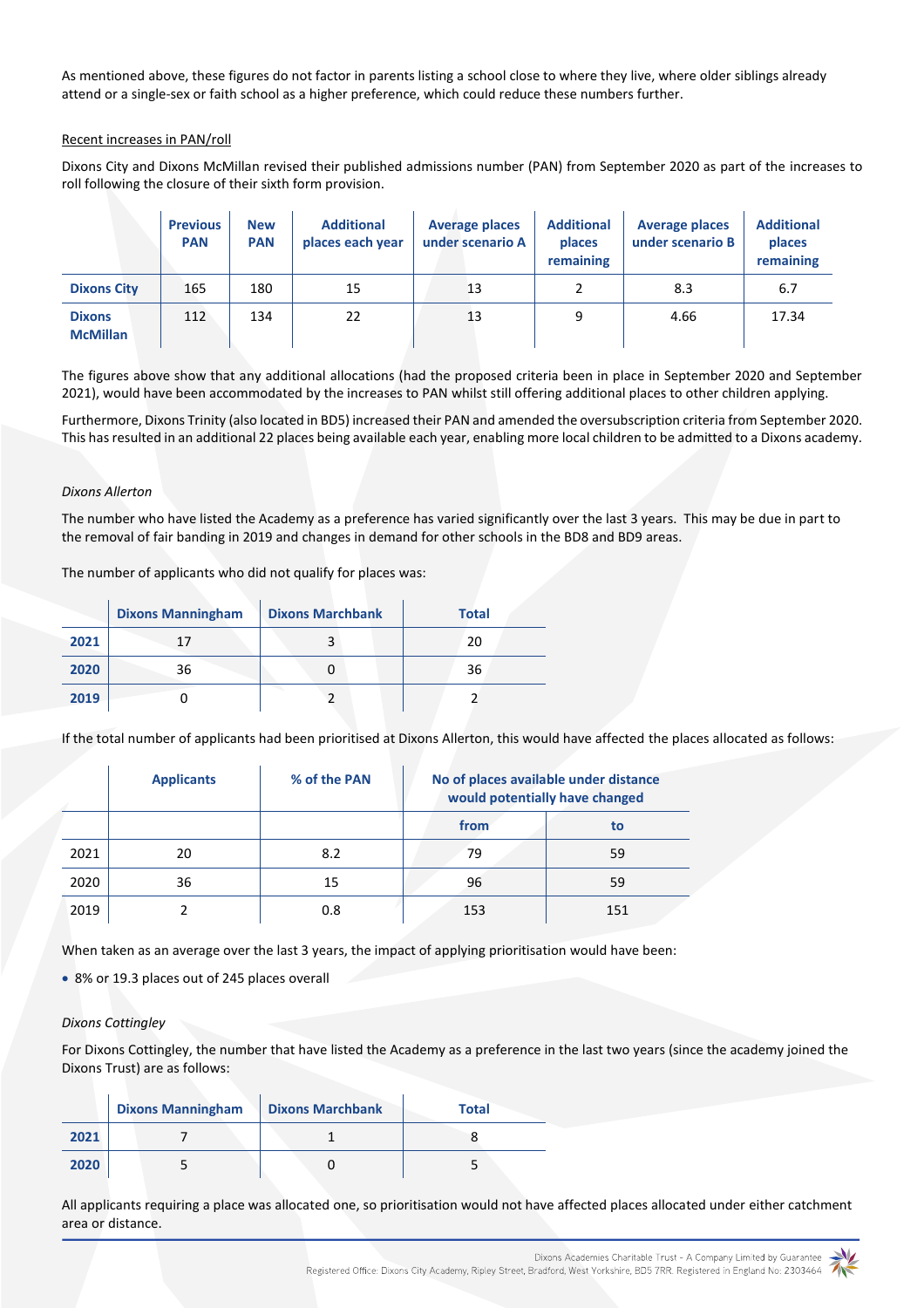## *Consultation period and comments*

The consultation lasts until Monday 7 January 2022, and we invite comments both from existing parents and other interested parties. To view the proposed admissions arrangements, please visit the following webpage:

#### [www.dixonsat.com/news-events/news/admissionschanges](http://www.dixonsat.com/news-events/news/admissionschanges)

Those who do not have access to the internet can collect a paper copy from the Reception at the Dixons academies.

If you wish to request a copy by post, please call the Trust Admissions Office: 01274 089780 – option 7

Comments on the proposed admissions arrangements should be made in writing **by Sunday 9 January 2022**. Please ensure any comments made specify which academy/ies they relate to.

You can submit comments using the form attached or send comments via:

e-mail: admissions@dixonsca.com

post: Admissions, c/o Lewis Building, Dixons City Academy, Ripley Street, Bradford, BD5 7RR

Please address any comments made via e-mail or post to: Sir Nick Weller, CEO